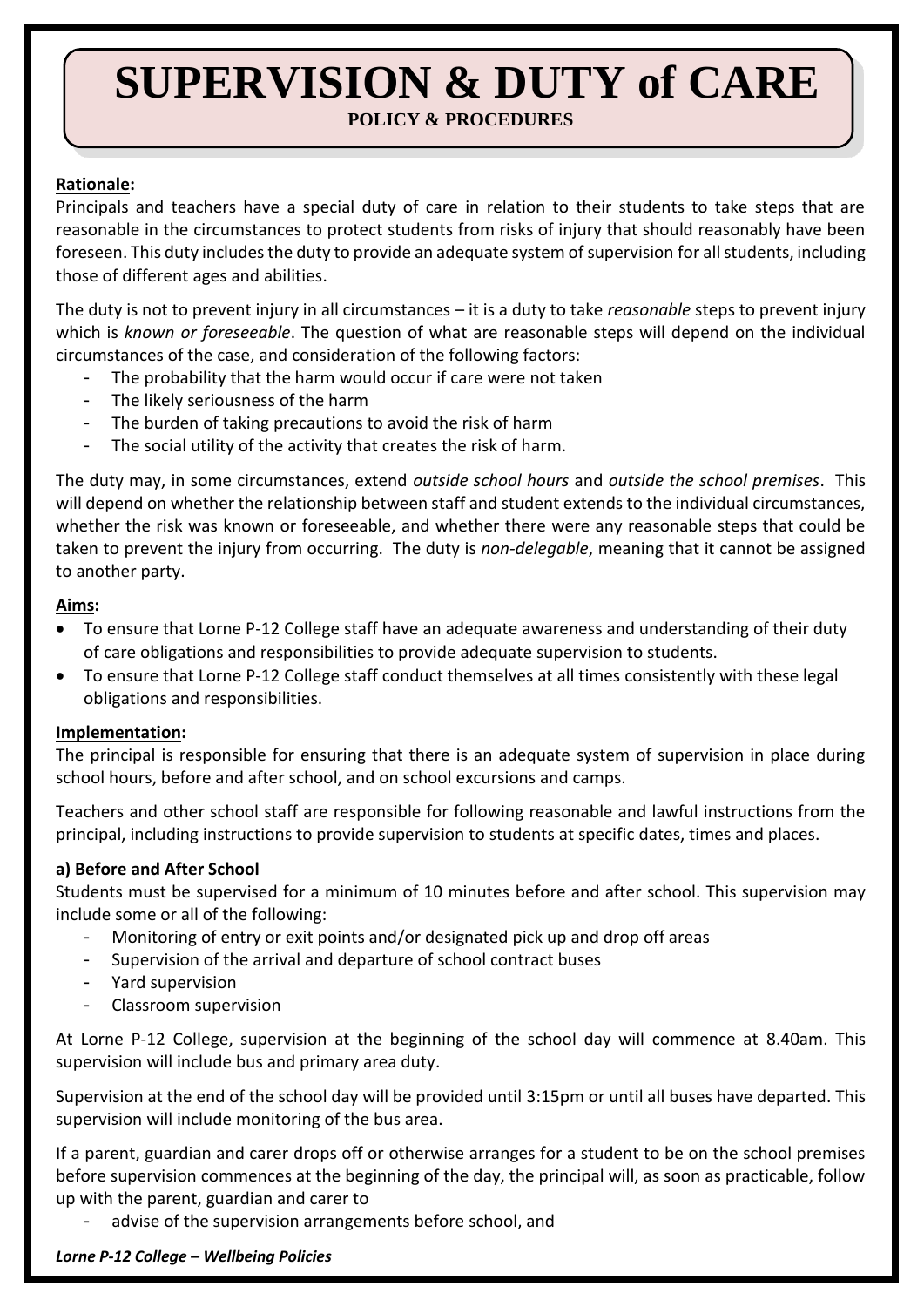request that the parent, guardian or carer make alternate arrangements.

If a parent, guardian or carer has failed to collect the student after school, the next steps may include some or all of the following:

- Attempting to contact the parents, guardians or carers
- Attempting to contact the emergency contacts
- Contacting the Victoria Police and/or the Department of Human Services (Child Protection) to arrange for the supervision, care and protection of the student.

#### **b) Classroom**

The classroom teacher has ultimate responsibility for the supervision of all students in their care. This duty cannot be delegated to external education providers, parents or trainee teachers. In addition, no student should be left unsupervised outside the classroom as a withdrawal consequence for misbehaviour. Withdrawal from the classroom is only to occur in accordance with the school's Code of Conduct process

If a teacher needs to leave the classroom unattended at any time during a lesson, he or she should contact a colleague, wellbeing coordinator or principal team member for assistance. The teacher should then wait until alternate supervision is being provided prior to leaving the classroom.

#### **c) Recess and Lunch Breaks**

The Principal is responsible for ensuring that students are adequately supervised during recess and lunch. This involves designating areas in the yard, and developing a roster for staff to supervise students in the designated area for the time indicated in the roster.

At Lorne P-12 College, the Daily Organiser is responsible for preparing and communicating the yard duty roster on a daily and fortnightly basis. At Lorne P-12 College the designated yard duty areas are: Primary, Quad and Oval.

Teachers who are rostered for duty are responsible for remaining in the designated area until the end of the break period, or until replaced a reliving teacher, whichever is applicable. During yard duty, supervising teachers should be guided by the following:

- If the designated area is large in size, teachers are expected to methodically move around the area rather than remain static in the one position. This increases the ability to appropriately monitor student activity
- Be alert and vigilant
- Intervene if potentially dangerous behaviour is observed in the yard
- Enforce behaviour standards and implement logical consequences for breaches of safety rules
- Ensure that students who require first aid assistance receive it as soon as practicable.

If the supervising teacher is unable to conduct yard duty at the designated time, he or she should contact the Daily Organiser to ensure that alternative arrangements are made.

If the supervising teacher needs to leave yard duty during the allocated time, he or she should contact the office, but should not leave the designated area until the relieving teacher has arrived in the designated area.

If a relieving teacher does not arrive for yard duty, the teacher currently on duty should send a message to the office, but not leave the designated area until a relieving teacher has arrived in the designated area.

## **d) Late Arrival or Early Departure**

The Principal will ensure that the school has a procedure in place for the safe collection and drop off of students at school during school hours (eg. late arrival or an early departure). This will include a record of the date and time, the reason for the late arrival or early departure, and the person who has authorised the late arrival or early departure.

In relation to early departure from school, the procedure will also include: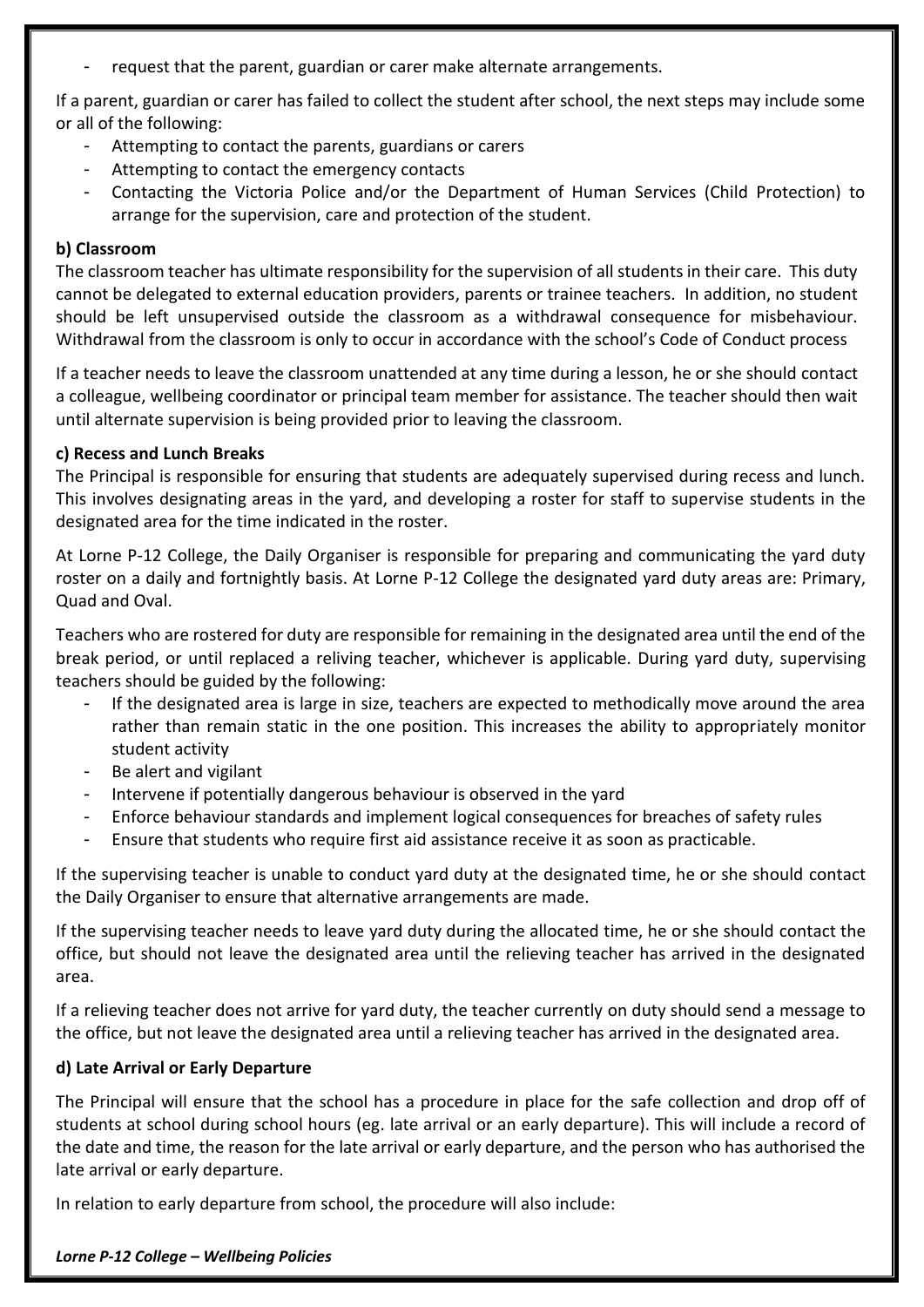- Students will be only permitted to leave the school premises under the supervision of a parent or another person authorised by parents to collect the student
- If the person collecting the student is unknown to school staff, school staff will request photo identification to verify the person's identity.

At Lorne P-12 College, students must be signed out of the school if departing prior to dismissal time. A record of early departures is kept in the Office and completed for all students departing the school early. Details include the student's name, grade, the time of departure and the name of the person collecting the student. Please note:

- Parents/carer are not permitted to take students directly from the classroom
- Students can only be collected by a responsible person 16 years and over.

The school must receive written permission from a parent/carer before the school will authorise a student to be dismissed to engage in activities or appointments during the school day.

If a student departs from the school (following initial attendance) without authorisation, the parent/carer will be informed immediately following notification. Where there is a reasonable concern for the student's safety or the safety of others, immediate contact will also be made with the police and the Department's Emergency and Security Management Branch.

## **e) Visitors**

The Principal will ensure that there is a procedure to monitor all visitors in the school. At Lorne P-12 College, all visitors arriving and departing the school premises during school hours are required to use the visitors' book to record their name, their signature, the date and time, and the purpose of the visit.

# **f) Use of information and communication technologies**

Teachers and staff of Lorne P-12 College also have a responsibility to reasonably supervise the use of information and communication technologies, and the use of online learning environments at school. In doing so, teachers and other staff should be guided by the following:

- Relevant Departmental policies
- School Acceptable Use Agreements and policies.

It is important to note that it is not reasonable or practical for a teacher or principal to:

- inspect every website that will be accessed by a student. The nature of the Internet means that there can be no guarantee against inappropriate content or changing circumstances in website content
- supervise an online learning environment 24 hours a day.

The principal and teachers are expected to respond to an online incident that impacts on students at the school as soon as they have knowledge of its occurrence. At Lorne P-12 College, staff will follow the Student Code of Conduct and ICT Acceptable Use Agreements procedures.

## **g) Incursions**

Teachers must continue to supervise their students even whilst a visitor, speaker or instructor is presenting to the class. Visitors, speakers and instructors will not be responsible for supervising students on the school premises.

## **h) Excursions and Camps**

The principal must ensure that students participating in excursions and camps are appropriately supervised. Supervision can be provided by teachers, education support officers, trainee teachers, volunteer parents and carers, campsite staff and specialist instructors.

The *Schools Policy and Advisory Guide* provide minimum requirements for staff-student ratios. However, Principals should determine the appropriate and effective level of supervision for each individual excursion or camp, taking into account the following:

- the experience, qualifications and skills of staff
- the age, maturity, physical characteristics and gender of the students
- the size of the group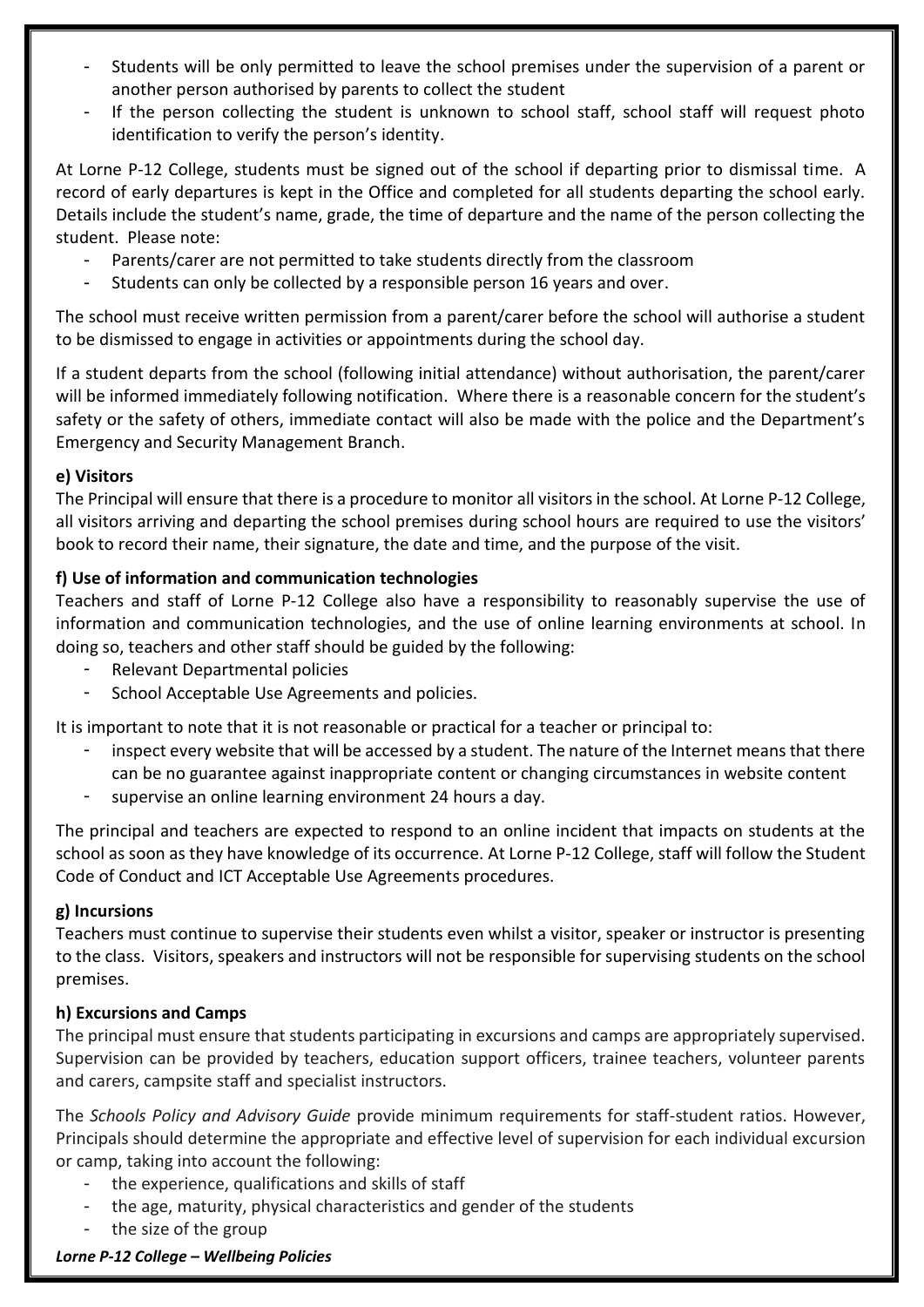- the nature and location of the excursion / camp
- the activities to be undertaken.

Most excursions and camps must:

- be under the direct control of a teacher with at least one other excursion staff member present
- have enough teachers to maintain appropriate control of the excursion and each activity
- have teachers comprising at least half of the excursion staff.

Any person who supervises students on an excursion or camp must have a Working with Children check. Prior to the commencement of the excursion or camp, the Principal must ensure that the specific roles and responsibilities of each supervisor are clarified and understood by all supervisors and students. The supervision of students on a camp or excursion will include the following:

- Retaining copies of all confidential medical forms and permissions slips for each student who is participating in the excursion or camp.
- Regularly marking off the attendance of students this may include at the beginning of the excursion, on the transport, and at each location and activity.
- Ensuring that the venue, transport and activities conducted adhere to DET guidelines.
- Monitoring student behaviour, enforcing behaviour standards, and implementing logical consequences for a failure to comply with the behaviour and safety standards.
- Ensure that students who require first aid assistance receive it as soon as practicable.
- Ensure that risk management plans and emergency management plans are implemented as necessary.

# **Roles and Responsibilities:**

The Principal will

- Regularly communicate the duty of care and supervision obligations and responsibilities to all staff
- Regularly communicate the supervision arrangements to parents
- Determine the level of student supervision to be provided to students in all of the circumstances
- Allocate specific responsibilities to staff members to provide the supervision that is required
- Communicate the specific supervision responsibilities allocated to staff members
- Regularly review the level of student supervision provided to students and make adjustments as and when deemed appropriate
- Regularly review the duty of care and supervision policy to ensure that it is consistent with the *School Policy and Advisory Guide,* and continues to meet the duty of care obligations and responsibilities for all students.

Teachers and other staff will:

- Comply with the lawful and reasonable directions of the Principal
- Comply with all Department and school policies
- Perform supervisory duties as required.

Parents, guardians and carers will

- Make appropriate arrangements for the transport, care and supervise students travelling to and from school
- Make appropriate arrangements for the care and supervision of students outside the times of supervision before and after school
- Comply with late arrival and early departure policies and other school based policies.

# **Procedures for Implementation:**

The Principal will communicate this policy to all staff using the following mechanisms:

- A copy of this policy will be provided to each member of staff in the Staff Handbook at the start of the year
- New staff will be informed of this policy as part of the school's Induction Program an pack
- School staff will be directed to familiarise themselves with all of the relevant sections of the *Schools Policy and Advisory Guide*.